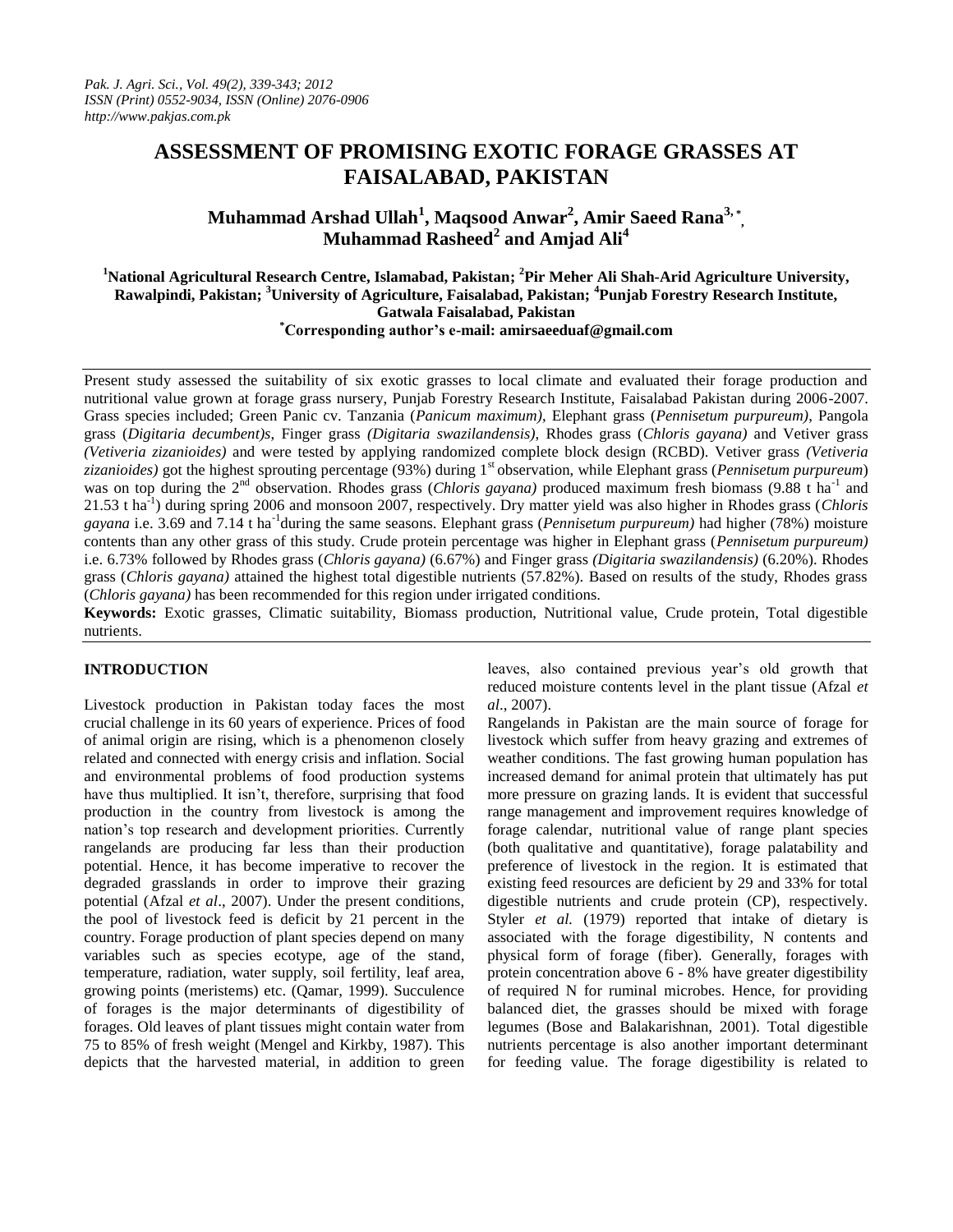chemical composition, particularly of fiber, lignin and silica contents. Crude fiber mainly consists of cellulose, hemi cellulose and lignin. The lignin contents generally reduce the digestibility of forage (Afzal *et al*., 2007). The ether extract is composed of fats, oils, waxes, organic acids, pigments, sterols and vitamins A, D, E and K. Vitamins are considered of vital concern in animal breeding.

There is a need to introduce/establish new forage grasses to enhance forage production to meet animal feed requirements. Looking at the prevailing degraded condition of rangelands in the country, it is need of the time to increase their forage productivity. It is of paramount importance that high yielding and palatable grass species are established in their suitable eco-sites (Muhammad and Naqvi, 1987). Keeping this in view, some exotic grass species selected at National Agricultural Research Centre (NARC) Islamabad were established at Punjab Forestry Research Institute (PFRI) at Gatwala district Faisalabad to evaluate their forage quantity and quality under climatic conditions of that particular region. National Agricultural Research Centre is one of the research centers under Pakistan Agricultural Research Council at Islamabad, Pakistan, addressing research problems in agriculture and allied fields.

#### **MATERIALS AND METHODS**

The experiment was conducted in the forage grasses nursery of PFRI, Faisalabad during 2006-07. The soil at the nursery has sandy loam texture having the physico-chemical characteristics such as;  $pH=8.42$ ,  $EC=0.91dSm^{-1}$ , organic matter=0.80 %, total N=0.04%, available P=7.43ppm, and available K=275.14ppm. During 2006, average maximum

and minimum temperature was  $27.53^{\circ}$ C and  $12.15^{\circ}$ C, respectively having total annual rainfall of 89 mm, whereas during 2007, average maximum and minimum temperature was  $25.32^{\circ}$ C and  $10.54^{\circ}$ C, respectively with total annual rainfall of 122.80 mm. The grasses used in the study respectively were *Panicum maximum* Jacq. cv. Tanzania (Green Panic grass), *Pennisetum purpureum* Schum. cv. Merkeri (Elephant grass), *Digitaria decumbens* Stent. (Pangola grass), *D. swazilandensis* Stent. (Finger grass), *Chloris gayana* Kunth. (Rhodes grass) and *Vetiveria zizanioides* L. (Vetiver grass). A brief history of selected grasses under study is given in Table 1. The soil was prepared by three ploughings and one planking. No fertilizer was applied at any stage during the study. Grass tufts were planted in 3.0 x 6.0 m plots (91 slips per plot) on March 21, 2006. Row to Row and plant to plant distance was 50 cm with 05 cm depth. Water was applied through surface irrigation at planting time. Experiment was planned in single factorial randomized complete block using six varieties and three replications. Each experimental unit comprised 91 plants.

Data on sprouting of grasses were recorded on May 01, 2006 and June 02, 2006 and percentage was calculated with the help of following formula:

Spouting (
$$
\%
$$
) =  $\frac{\text{Spouted tufts slips}^{-1}}{\text{Total tufts slips}^{-1}}$  x 100

Data on fresh and dry biomass were collected from the same plots in spring 2006 (last week of April) and Monsoon 2007 (first week of September). Three quadrates were harvested at panicle stage for fresh and dry matter determinations (Khan, 1996). The fresh biomass was calculated by using the formula:

**S.**   $\frac{N_{0.}}{1}$ **Common name Botanical name Source Brief Information** Green panic grass *Panicum maximum* Tanzania Tufted perennial up to 3.5 m tall, very succulent and nutritious, suitable for mix seeding with legumes (Ullah *et al.,* 2006). 2 Elephant grass *Pennisetum purpureum* cv. Merkeri Tanzania Tall, erect, thick stem up to 4.5 m tall, planted like sugarcane, culms having three nodes are cut into pieces and buried in the soil up to two nodes with  $3<sup>rd</sup>$  above the ground (Ullah *et al.,* 2006). 3 Pangola grass *Digitaria decumbens* West Indies Semi-erect stem up to 1.0 m tall, form open turf, stands tramping and grazing, nutritious but quality declines sharply with age (Ullah *et al.,* 2006). 4 Finger grass *Digitaria swazilandensis* Zimbabwe Profusely branched stem up to 0.6 m tall, grow on poor soils, and tolerates drought, low yielding, less palatable, and good soil binder (Ullah *et al.,* 2006). 5 Rhodes grass *Chloris gayana* Kenya Fine stemmed leafy prostate to erect turf forming up to 1.5 m tall, palatable for hay not for silage, drought and grazing resistant, salt tolerant (Ullah *et al*., 2006). 6 Vetiver grass *Vetiveria zizanioides*  Kenya Profusely branched, stem up to 0.6 m, panicle dense, suitable for mix seeding with legumes(Ullah *et al.,* 2006).

**Table 1. Basic characteristics of grass species under study**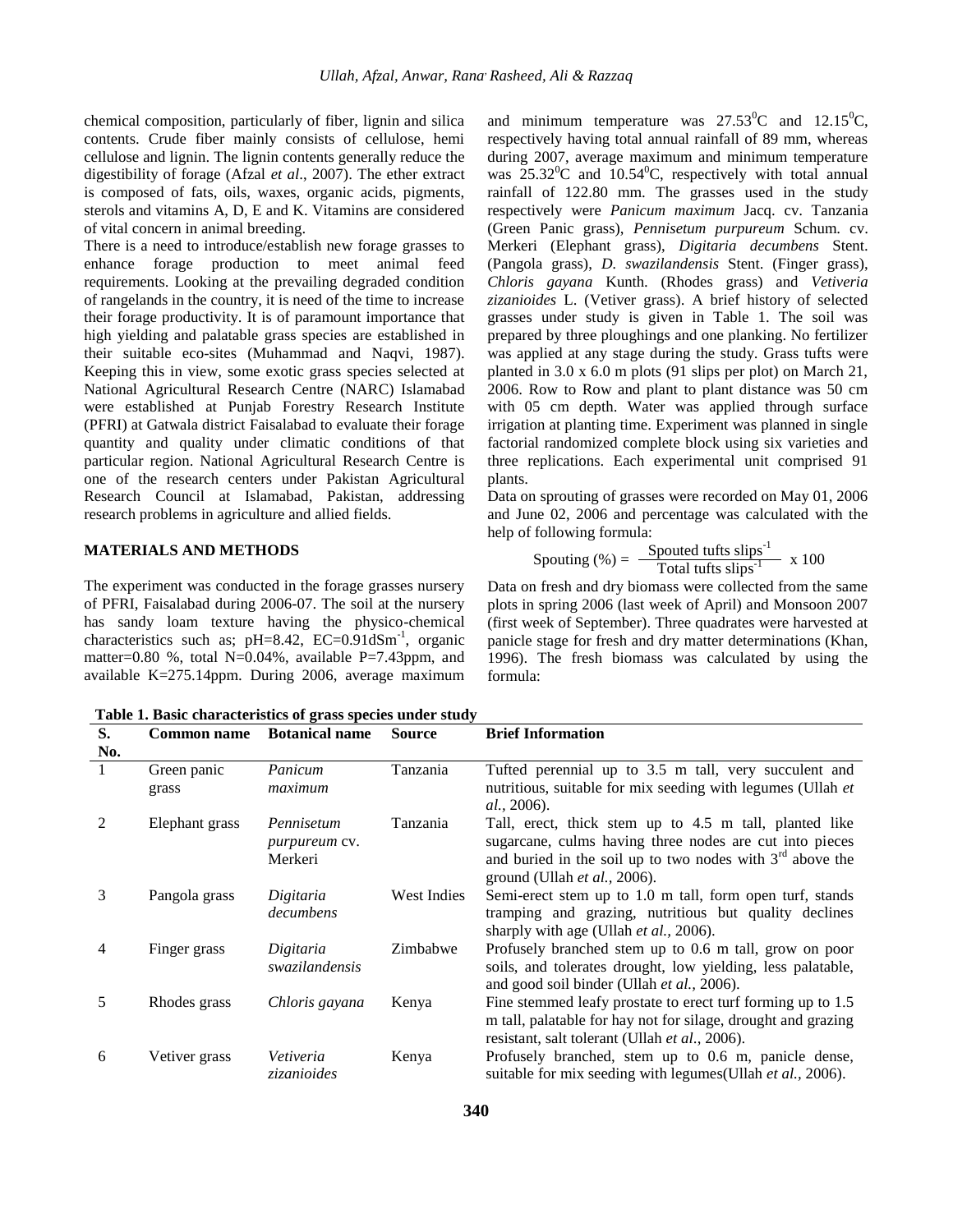Fresh biomass (t ha<sup>-1</sup>) =  $\frac{\text{Fresh biomass weight}}{\text{Area (m}^2)}$  x 10

Plant samples were air dried until the weight of dry matter became constant. Percent moisture was calculated by the following formula:

Water (
$$
\%
$$
) =  $\frac{W_1-W_2}{W_1}$  x 100

Where;  $W_1$  = Fresh weight of forage (g m<sup>-2</sup>);  $W_2$ =Air dry weight oven dried at 105<sup>o</sup>C for 12 hours.

*Nutritive value analysis***:** All grass samples were manually harvested at panicle stage i.e. 38 days after plantation in spring season and 152 days after plantation in monsoon season. The dry matter yield (DMY) was calculated. The samples were chopped in an electric chopper, dried at  $55^{\circ}$ C and ground to particles of 2.0 mm through a Wiley mill. These samples were analyzed for crude protein (CP, CF and EE) by the methods of AOAC (1994). The total digestible nutrients (TDN) of each grass sample were calculated by the equation of Wardeh (1981):

TDN (%) =  $-26.685 + 1.334$  (CF) + 6.598 (EE) + 1.423  $(NFE) + 0.967 (Pr) - 0.002 (CF)<sup>2</sup> - 0.67 (EE)<sup>2</sup> - 0.024 (CF)$  $(NFE) - 0.055$  (EE)  $(NFE) - 0.146$  (EE)  $(Pr) + 0.039$  (EE)<sup>2</sup> (Pr)

Nitrogn Free Extract was determined by difference after the analysis of all the other items in proximate analysis on dry matter percent basis by using the equation of Harris *et al.* (1970).

NFE  $(\% ) = 100 - (\%$  crude protein + %crude fiber + % ether  $extract + % Ash)$ 

The data were subjected to analysis of variance (ANOVA) and means were separated using least significant differences (Steel and Torre, 1997).

#### **RESULTS AND DISCUSSION**

Production of increased biomass of fodder is important in the developing countries in order to meet the requirements of enhancing number of livestock that is in turn necessarily desired for meeting the demands of ever increasing population. However, the quality of produced fodder is also of equal importance because balanced nutrition and protein and mineral requirements of people fed on animal products eating quality fodders meeting international standards is also of utmost importance. Therefore, higher production of fodder will only be appreciable if its quality simultaneously is acceptable as well because production of milk, meat and associated products of livestock depends upon hereditary factors by approximately 25 % while 75% is dependent on the feed quality and quantity.

The results of the study showed that *Vetiver* grass attained the highest sprouting percentage (93%) followed by Elephant grass (88%) during first observation  $(1<sup>st</sup>$  May, 2006) while on second observation  $(2<sup>nd</sup>$  June, 2006), Elephant grass got the top position with 90 percent sprouting

(Table 2). On the average Elephant grass had maximum sprouting percentage (89%) followed by *Vetiver* grass (86.5%). Dry matter yield was also highest for Rhodes grass,  $3.69$  and  $7.14$  t ha<sup>-1</sup> during the spring and monsoon seasons, respectively (Table 2). Grasses yielded more forage production in monsoon season as compared to spring season probably due to prolonged growth period and more rainfall (Ullah *et al.*, 2006). Elephant grass got the highest moisture contents among all grass species (78%).

The nutritive value of a forage feed is a measure of proximate composition, digestibility and nature of digested products and thereby its ability to maintain or promote growth, milk production, pregnancy or other physiological function in the animal body. The assessment of herbage quality involves an integrated evaluation of nutritive value and factors of consumption by the animal. The chemical analysis of any feed stuff is important due to having quantitative information regarding nutrients. Thus forage quality evaluation holds the key to economic livestock production. Therefore, crude protein, crude fiber, ash ether extract, nitrogen free extract, and total digestible nutrient parameters were determined in the present study. Protein is very important and the most demanded feed ingredient of ruminant rations. It is required substantially for milk or meat production as well as for reproduction. The ration deficient in crude protein depressed the microbial activity in the rumen due to lack of N. Thus, many health problems may emerge due to deficiency of CP. The nutritional composition of forage grasses showed that Elephant grass had the highest crude protein percentage (6.73%) as compared to other grasses (Table 3). However, the difference in crude protein values among Rhodes grass (6.67%), Finger grass (6.20%) and Green Panic grass (5.55%) was statistically nonsignificant. Green panic, Finger, Rhodes and Vetiver grasses were also statistically similar. This showed that Elephant, Finger and Rhodes grasses had more valuable forage due to high protein contents. Kutozova *et al*. (2001) described the crude protein demand in meadow fodder.

The highest crude fiber values were attained by Vetiver (43.09%) and green panic (41.34%) which was statistically at par (Table 3). The second highest value was attained by Elephant grass (36.95%) and Pangola grass (35.92%) followed by Finger grass (38.83%) and Rhodes grass (37.53) which are statistically similar. Higher value of crude fiber reduces the extent of digestion. Crude fiber value is directly correlated with growth period. As growth period increases, the crude fiber value also increases which ultimately reduces the nutritive value of the forage. Hence, the grasses should be harvested at 50 percent flowering stage. Forages are more digestible when harvested at early stage than at maturity or nearer to it due to more crude proteins, minerals and carbohydrates in composition (Bose and Balakarishnan, 2001).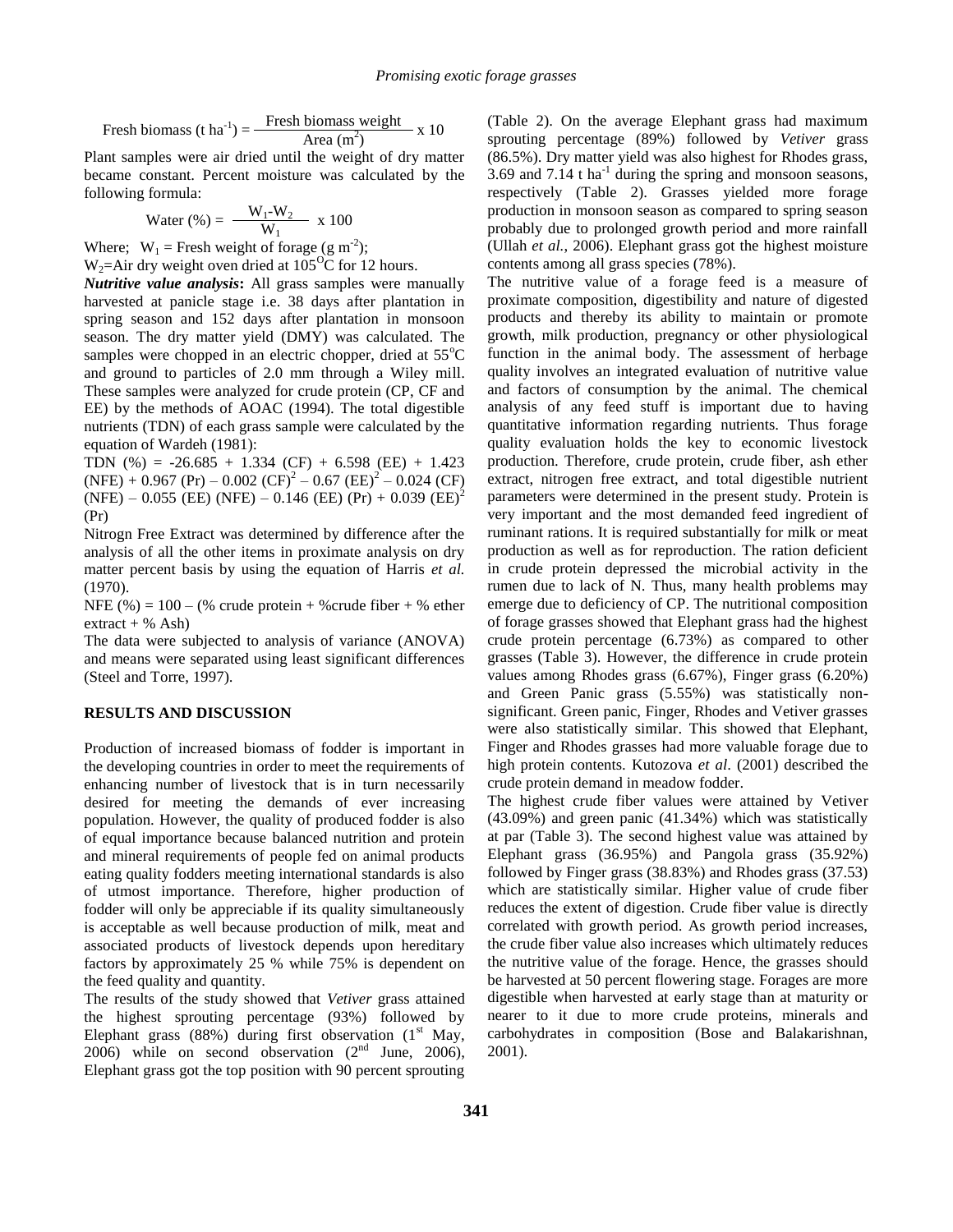| <b>Grasses</b>         | Sprouting $(\%)(2006)$ |                 |                 |                   | Dry weight $(t \, ha^{-1})$ | Moisture contents $(\% )$ |                     |
|------------------------|------------------------|-----------------|-----------------|-------------------|-----------------------------|---------------------------|---------------------|
|                        | $1st$ May              | $2nd$ June      | Average         | Spring 2006       | <b>Monsoon 2007</b>         | Spring 2006               | <b>Monsoon 2007</b> |
| Green panic cv Tanzani | 57cd                   | 65 <sub>b</sub> | 61c             | 0.27f             | 0.49d                       | 67c                       | 65NS                |
| Elephant grass         | 88a                    | 90a             | 89a             | 0.05 <sub>h</sub> | 0.18ef                      | 78a                       | 66                  |
| Pangola grass          | 39de                   | 51bc            | 55d             | 0.20f             | 2.58b                       | 66c                       | 66                  |
| Finger grass           | 62c                    | 72 <sub>b</sub> | 67 <sub>b</sub> | 1.11c             | 2.81b                       | 62d                       | 65                  |
| Rhodes grass           | 52d                    | 47c             | 49d             | 3.69a             | 7.14a                       | 67c                       | 66                  |
| Vetiver grass          | 93a                    | 80a             | 86a             | 1.25c             | 2.93 <sub>b</sub>           | 64cd                      | 67                  |
| LSD <sub>.</sub>       | 10.00                  | 18.00           | 20.00           | 0.44              | 4.93                        | 11.00                     |                     |

**Table 2. Sprouting, fresh and dry weight and moisture contents of grasses during 2006-07 (average of three replications).** 

*Mean values followed by same letter (s) are statistically similar by LSD test* 

**Table3. Nutritive value (%) of six grass species at 50% flowering on dry matter basis (averages of three replications and two cuttings).**

| <b>Forage grasses</b>      | Dry                | Crude             | Crude   | Ash               | <b>Ether</b> | <b>Nitrogen</b>    | <b>Total</b>      |
|----------------------------|--------------------|-------------------|---------|-------------------|--------------|--------------------|-------------------|
|                            | matter             | protein           | fiber   |                   | extract      | free Extract       | <b>Digestible</b> |
|                            |                    |                   |         |                   |              |                    | <b>Nutrient</b>   |
| Green Panic cv. Tanzania   | 34.50c             | 5.55ab            | 41.34a  | 10.50a            | 3.50c        | 35.03c             | 50.41 abc         |
| Elephant grass cv. Merkeri | 39.47 <sub>b</sub> | 6.73a             | 36.95b  | 7.35ab            | 9.80a        | 39.17 <sub>b</sub> | 45.95cd           |
| Pangola grass              | 43.41a             | 3.32 <sub>b</sub> | 35.92b  | 6.78 <sub>b</sub> | 5.80b        | 48.18a             | 50.94ab           |
| Finger grass               | 26.45d             | 6.20a             | 38.83ab | 11.67a            | 4.25c        | 39.05b             | 50.41ab           |
| Rhodes grass               | 27.49d             | 6.67a             | 37.53ab | 6.01 <sub>b</sub> | 2.76de       | 47.03a             | 57.82a            |
| Vetiver grass              | 25.57d             | 4.03 <sub>b</sub> | 43.09a  | 6.68 <sub>b</sub> | 4.84c        | 41.36b             | 50.22ab           |
| <b>LSD</b>                 | 3.50               | 3.65              | 6.00    | 4.30              | 3.76         | 6.80               | 3.84              |

*Mean values followed by same letter (s) are statistically similar by LSD test* 

The organic carbon free substance which remains at  $60^{\circ}$ C is called ash. It is the combination of essential and nonessential minerals along with plant silica. Acid soluble material is called minerals while acid insoluble is plant silica (Afzal et al.2007).The highest ash concentration (11.67%) was attained by finger grass which was statistically at par with Green Panic (10.50%) followed by Elephant grass (7.35%) (Table 3). Elephant grass contained the highest ether extract (9.80%) followed by Pingola (5.80%), Vetiver (4.84%) and Finger grass (4.25%). Pangola grass (48.18%) and Rhodes grass (47.03%) had the highest value of nitrogen free extract which were statistically similar (Table 3). Vetiver (41.36%) Elephant (39.17%) and Finger grass (39.05%) had the second highest value of nitrogen free extract and were statistically similar.

Rhodes grass attained the highest total digestible nutrients (57.82%) followed by Pangola grass (50.94%), Finger grass (50.41%), Green panic grass (50.41%), and Vetiver grass (50.22%) The results of the present study are in conformity with the findings of Afzal *et al.* (2007). Azim *et al*. (2000) observed that digestibility of NDF and hemicellulose declined non-linearly with increasing maturing stage.

*Conclusions and recommendations***:** Based on the results of this study, Rhodes grass could be recommended under surface irrigation system in Faisalabad region. The forage legumes are a rich source of proteins which is essential for

milk and meat production quantitative as well as qualitative. Therefore mixing of forage legumes with grasses is also recommended.

#### **REFERENCES**

- Afzal, J. M. A. Ullah, M. Anwar and I.Begum. 2007. Evaluation of exotic grasses in the mesic climate of Pothowar Plateau, Pakistan. Int. J. Biol. Biotech. 4:47- 50.
- AOAC,1994. Association of Official Analytical Chemists (AOAC). Official methods of analysis. 18<sup>t</sup>h Washington, DC.
- Azim, A., A.G.Khan, M.A. N adeem and D. Muhammad. 2000. Influence of maize and cowpea intercropping on fodder production characteristics of silage. Asian-Aust. J. Anim. Sci. 13:781-784.
- Bose,M.S.C. and V. Balakarishnan, 2001. Forage production technologies. South Asian Publication Pvt. limited New Delhi, India. 253pp.
- Harris, L. E. 1970. Nutrition Research Techniques for domestic and wild animals. Vol. 1. Anim.
- Sci. Dept., Utah State University, Logan, Utah, USA**.**
- Khan, C. M. A.1996. New adjustable, decimal, collapsible quadrate versus three old quadrates and evaluation. J. Range Mgt. 27:71-75.
- Kutozova A, A.A. E.E.Provornaya, A.V.Rodioonova and